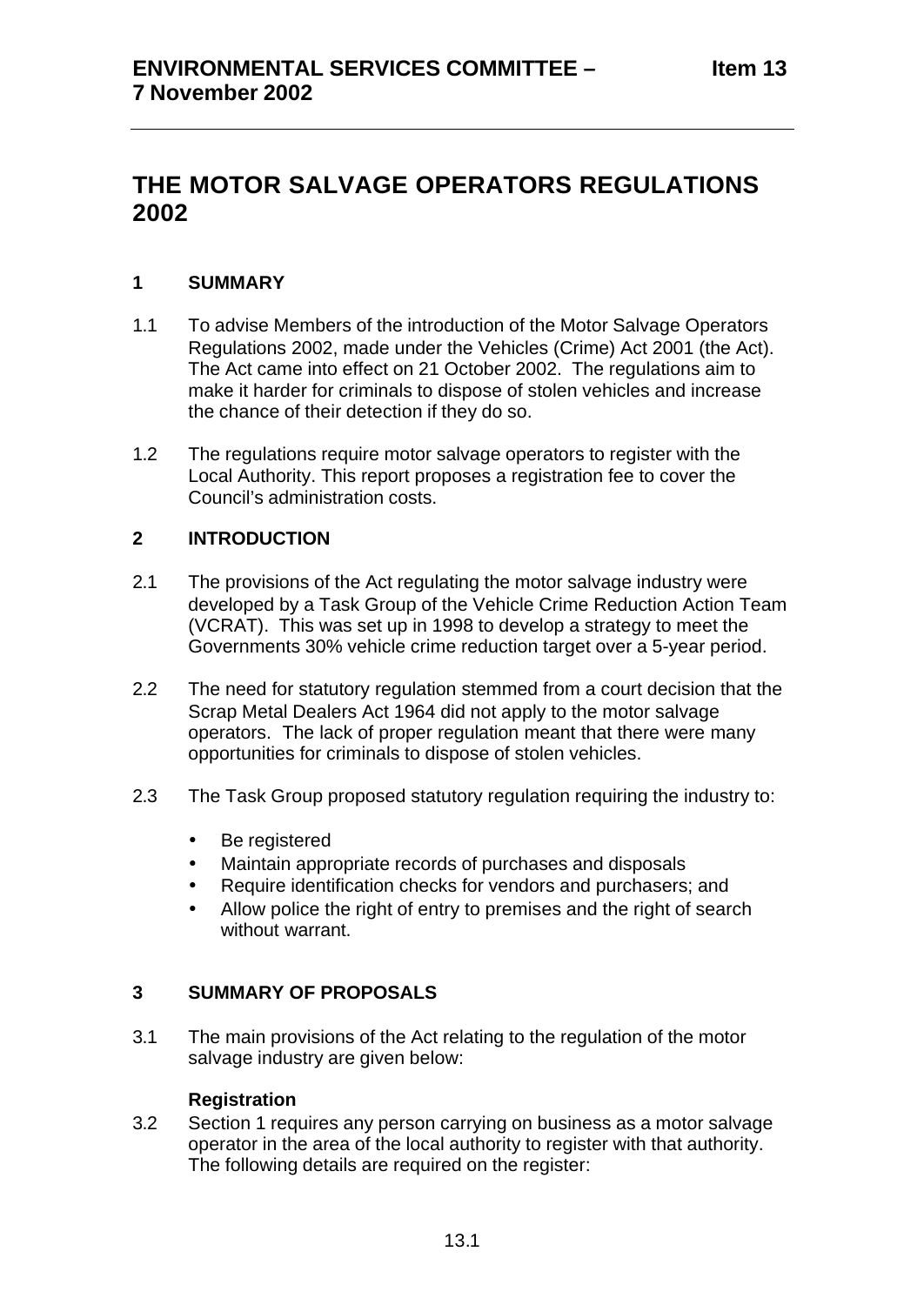- full name and date of birth of the motor salvage operator (or Director or Partners);
- residential address of the operator/partner or registered office; and
- business address.
- 3.3 Each registration will be valid for 3 years and the operator will be responsible for renewing registration where necessary. The local authority must make the contents of the register available to the public and may charge a reasonable fee for this service. Residential addresses will not appear on the public register.
- 3.4 The following information will be required to complete an application for registration:
	- full names and date of birth of relevant parties;
	- residential and business addresses;
	- whether any previous applications have been refused;
	- any convictions under part I of the Vehicles (Crime) Act 2001;
	- any convictions for any offences specified in the Motor Salvage Operators (Specified Offences) Order 2002; and
	- undischarged bankruptcy of the applicant or any director or partners of the business.
- 3.5 Application forms will be submitted to the local police for comment prior to the registration process being completed. The applicant should be registered unless the application form is incomplete, the fee has not been paid or if the Local Authority are not satisfied that the applicant is a "fit and proper" person to carry on the business. The expectation is that anyone declaring any of the above convictions would be refused registration.
- 3.6 The registered person is required to inform the local authority of any changes within 28days. Any person failing to register will be guilty of an offence and will be liable, on summary conviction, to a fine not exceeding level 5 (i.e. not exceeding £5,000). Registrations can be cancelled if the local authority is satisfied that the person is no longer a fit and proper person to carry on the business.
- 3.7 The Act provides a procedure for an applicant to appeal to the Magistrates Court against a local authority's decision to refuse registration.

#### **Local Authority Fees**

3.8 The Authority is permitted to levy a reasonable fee for the operation of the scheme. Authorities only have an administrative duty under the Act any enforcement activities will be carried out by the police. A significant surplus should not be made in carrying out this statutory duty. The local authority duty should be straightforward; total administration time for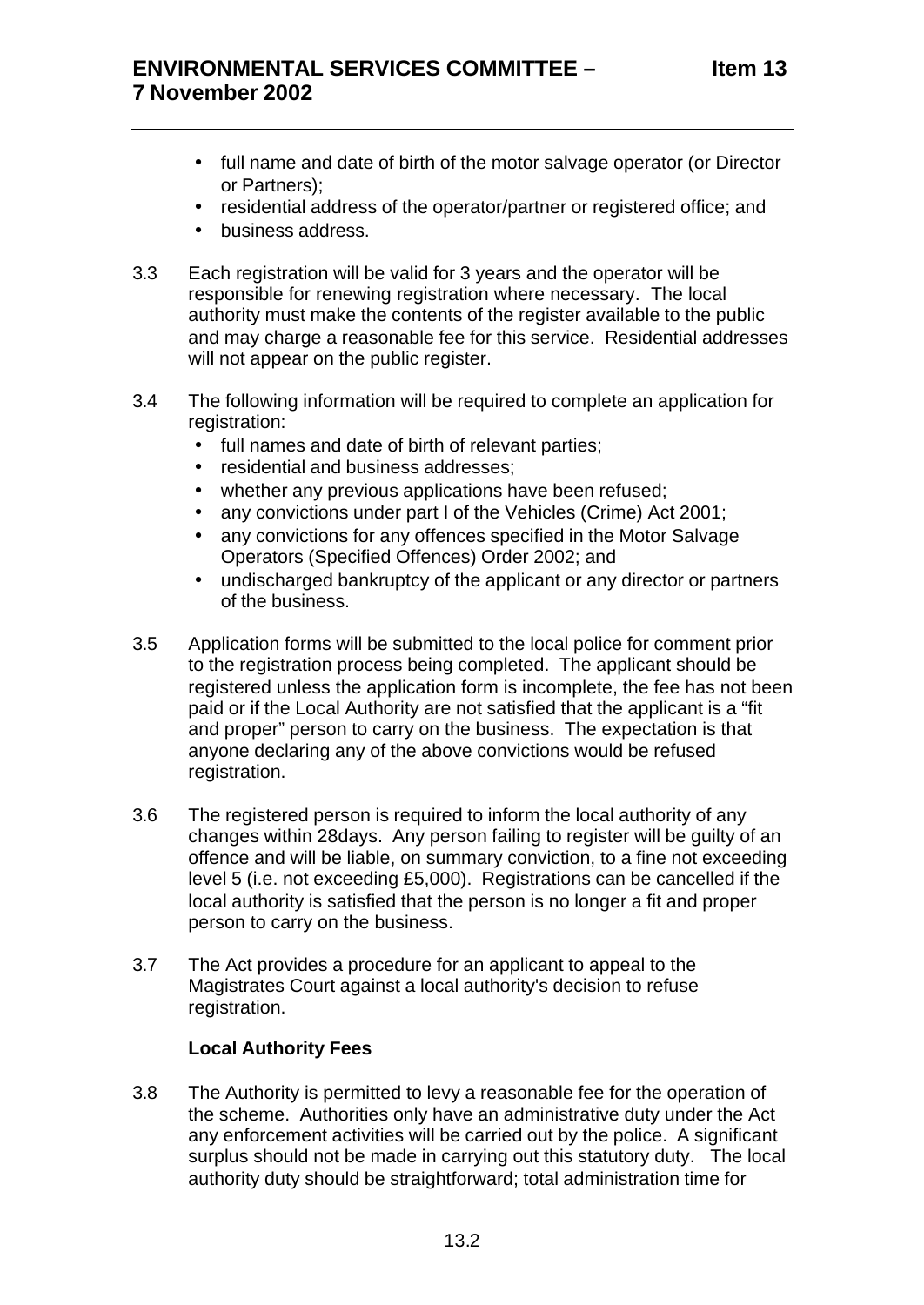most applications should be in the order of 1.5hrs per application. The Local Government Association considers that the majority of authorities will be setting fees in the order of £40-£70 per application.

#### **Keeping of Records**

- 3.9 The motor salvage operator must, on receipt of a vehicle, keep the following records:
	- details of vehicle including registration and identification number;
	- name, address and contact of supplier, including details of proof of identity; and
	- general condition of the vehicle.
- 3.10 On selling or disposal of any vehicle the operator shall add the following information:
	- date of sale/disposal;
	- name, address and contact details of recipient, including proof of identity; and
	- condition of the vehicle at time of sale.
- 3.11 The records must be kept for 6 years and be accessible from the registered place of business. The Act gives the police right of access without a warrant to inspect the premises of a motor salvage operator registered by a local authority.

#### **4 RESOURCE IMPLICATIONS**

- 4.1 Most applications are anticipated to take approximately 1.5hrs to process; it is anticipated that the administration of this function would be carried out by an Environmental Health Assistant, and registration would be authorised by the line manager. Initially there will be additional officer time in setting up procedures, liasing with police and contacting motor salvage operators. Should there be a need to refuse a registration this could involve a considerable amount of officer time particularly if the decision is appealed.
- 4.2 It is difficult to know how many businesses are likely to come under the definition of motor salvage operator. Hence, the associated resource implications are not clear at this stage but Members should be aware that it is an additional statutory function that will have an impact on the time available for other duties.
- 4.3 The guidance produced by the Local Government Association provides a recommended hourly rate, which has been calculated to take into account all associated on-costs. Based on the recommended hourly rates, a registration fee of £55 is proposed.

## **5 LEGAL IMPLICATIONS**